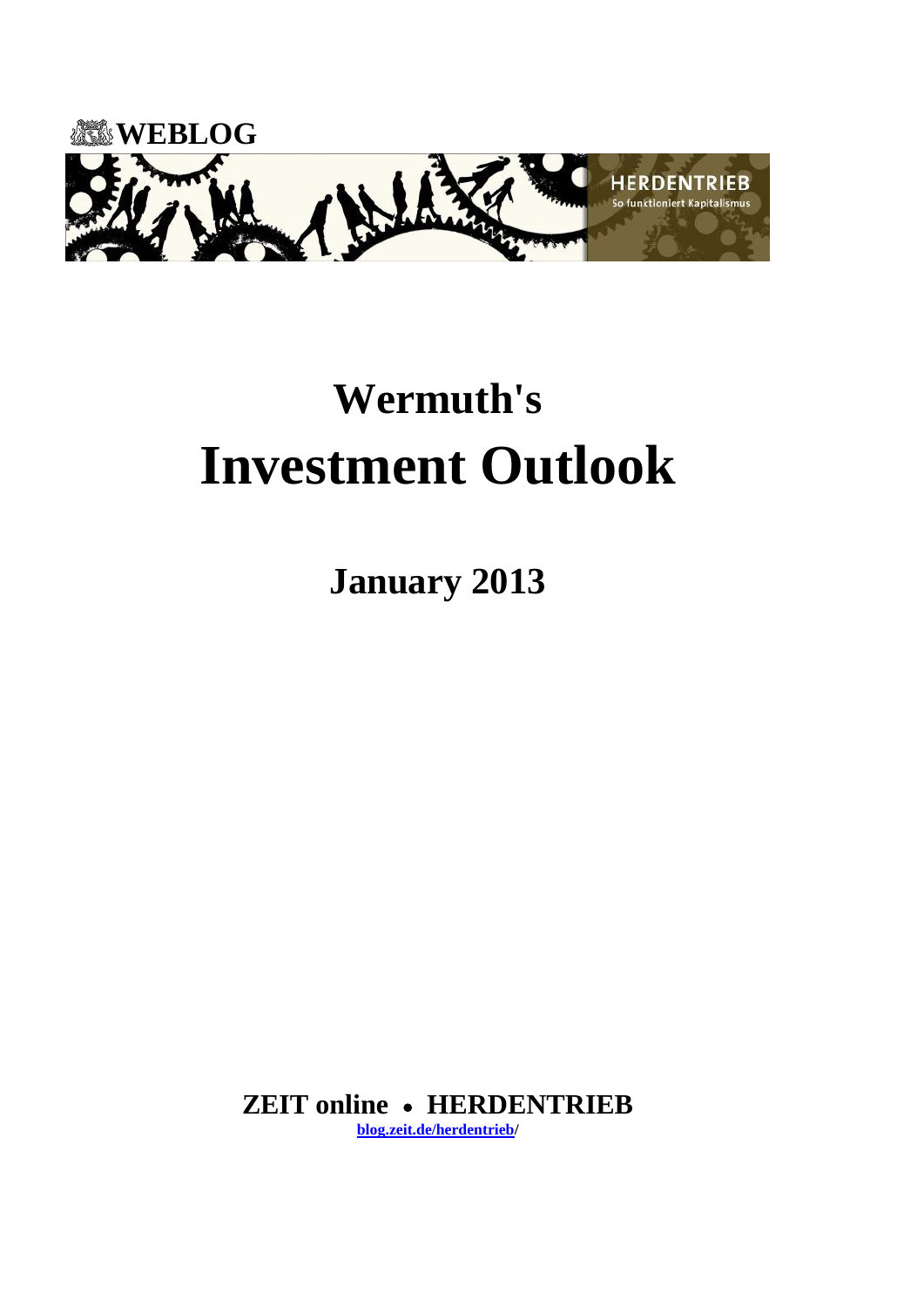# **Wermuth's Investment Outlook**

## **by Dieter Wermuth\***

### **January 7, 2013**

- 1. Let me begin by looking at two of the main drivers of capital markets this year: monetary and fiscal policies. I am quite confident that **monetary policies in developed countries will stay very expansionary**, with nominal central bank rates in the neighborhood of zero and a more-than-generous supply of central bank money. Except for deflationary Japan, real policy rates will thus remain negative. Inflation rates are mostly on the way down and will soon be below targets. Central banks cannot afford to tighten.
- 2. **Japan desperately tries to get out of its deflation trap** Mr Abe, the new prime minister, intends to force the Bank of Japan to adopt a 2 per cent inflation target. This will result in massive purchases of domestic securities as well as of dollars and euros – the latter is de facto a competitive depreciation of the yen and may be the opening shot in an international currency war.
- 3. Meanwhile, **fiscal policies of rich countries will be fairly restrictive** and thus, given high unemployment and capacity reserves, pro-cyclical. They neutralize to a significant extent the positive effects of monetary policies on overall demand. In key countries such as the **US, Japan, the UK and Spain** budget deficits are expected to be still in the order of 6 to 9 per cent of GDP in 2013. This implies that government debt will continue to rise rapidly which in turn severely limits policy makers' room for manoeuver.
- 4. In **Italy and France** deficits will be lower (1.1 and 4.2 per cent of GDP), but debt is already at dangerous levels (122 and 93 per cent), threatening governments' credit rating and access to bond markets; so these two countries are also pursuing tight fiscal policies.
- 5. Among the large economies, **only Germany has an almost balanced budget**; in view of the considerable underutilization of capacities this implies that there is actually a structural budget surplus. Stimulating the economy to boost domestic demand, and in this way support struggling euro area countries and stabilize the euro, would be possible without too much risk to public finances. Frau Merkel will have nothing of it, in spite of the federal elections scheduled for September 22 this year.

#### **US struggles to fix fiscal mess**

6. **One major risk that threatened the world economy has more or less been removed, the risk that America would fall from a "fiscal cliff"**, the combination of tax increases and automatic spending cuts worth \$600bn or 4 per cent of GDP. It could have triggered a new recession. The last-minute agreement between Congress and the White House was a reasonable compromise, with a slightly rather than a massively restrictive effect on US demand. The annual impact of the measures that are effective immediately - the payroll tax

Dieter Wermuth works as a consultant for Wermuth Asset Management GmbH and regularly contributes texts to the HERDENTRIEB weblog which is available on the ZEIT online website.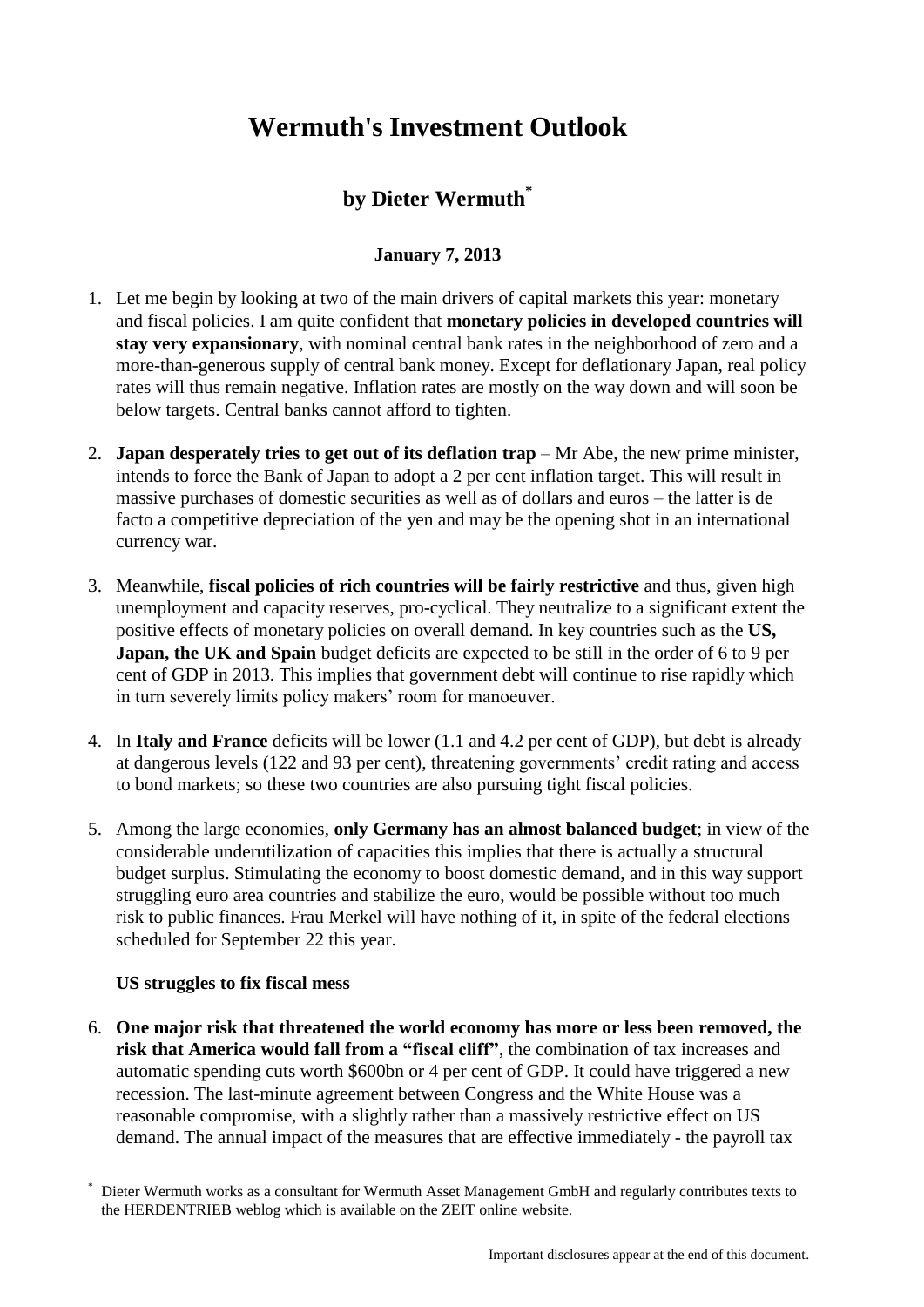increase, higher Medicare taxes and the 2011 discretionary spending cuts - is about \$200bn. In terms of near-term effects on employment and growth the outcome is better than expected.

- 7. The main risk to economic growth that has been avoided would have been the repeal of the **Bush tax cuts**: as it turned out, these **were made permanent for 99 per cent of US households, those whose income is below \$450,000 a year**. For households above that limit, the marginal tax rate was raised from 35 to 39.6 per cent (fiscal year 2014). Further tax increases apply to dividends, capital gains and inheritances. Since the better-off save a large share of their income, the net effect of these tax hikes on final demand is probably modest. A strongly negative impact on workers' disposable income and on consumer demand can be expected from the increase of the payroll tax from 4.2 per cent to its old level of 6.2 per cent.
- 8. **Further difficult and potentially disruptive negotiations lie ahead**: one issue are the automatic spending cuts which will come into effect at the beginning of March, unless a new agreement is reached, another one is the federal government debt ceiling of \$16.4bn that has been breached at the end of 2012. Because of these uncertainties and the restrictive effects of the various fiscal changes, it is likely that US real GDP growth will be in the order of 1 to 1½ per cent annualized in Q4, Q1 and Q2.
- 9. Medium term, the **fundamental problems** of large budget deficits (7 to 8 per cent of GDP in 2013), rising debt (109 per cent of GDP) and insufficient government revenues **have not been addressed**, though. US public finances are in bad shape and something like a time bomb.
- 10. With one major uncertainty gone, **stock markets in the US and globally reacted almost euphorically to the news while bond markets declined.** The latter was due to an increase of inflation expectations and the prospect that the US budget deficit would not come down as quickly as assumed before the agreements. The news has also given a boost to **commodity prices**, including oil and gold. For the **dollar exchange rate**, GDP growth that is somewhat faster than expected suggests an appreciation; but it also means that the trade deficit will not shrink as fast which is dollar negative – the two effects will probably cancel each other out.
- 11. **The US economy is likely to pick up speed in the summer,** in response to easy money policies, a bottoming out of the housing market, the fairly robust increase of world trade, the rebuilding of inventories and stronger corporate spending on equipment. The financial situation of business remains excellent. On average, real GDP will exceed its 2012 level by 1¾ percent, implying that spare capacities continue to increase. The inflation rate will fall to almost 1 per cent by year-end.
- 12. **Weak growth means that US employment will hardly increase faster than the labor force**: the unemployment rate will therefore stay in the range  $7\frac{1}{2}$  to 8 per cent, possibly throughout 2013. The Fed had earlier announced that it would pursue aggressive quantitative easing, ie money printing policies until 6½ have been reached. According to the minutes of the Dec 10-11 FOMC meeting, members are not so convinced any more: they have been discussing an earlier end of these policies, perhaps by the summer of this year already. This may have been one reason for the 31 basis point increase of 10-year US Treasury yields over the past month (to 1.90%).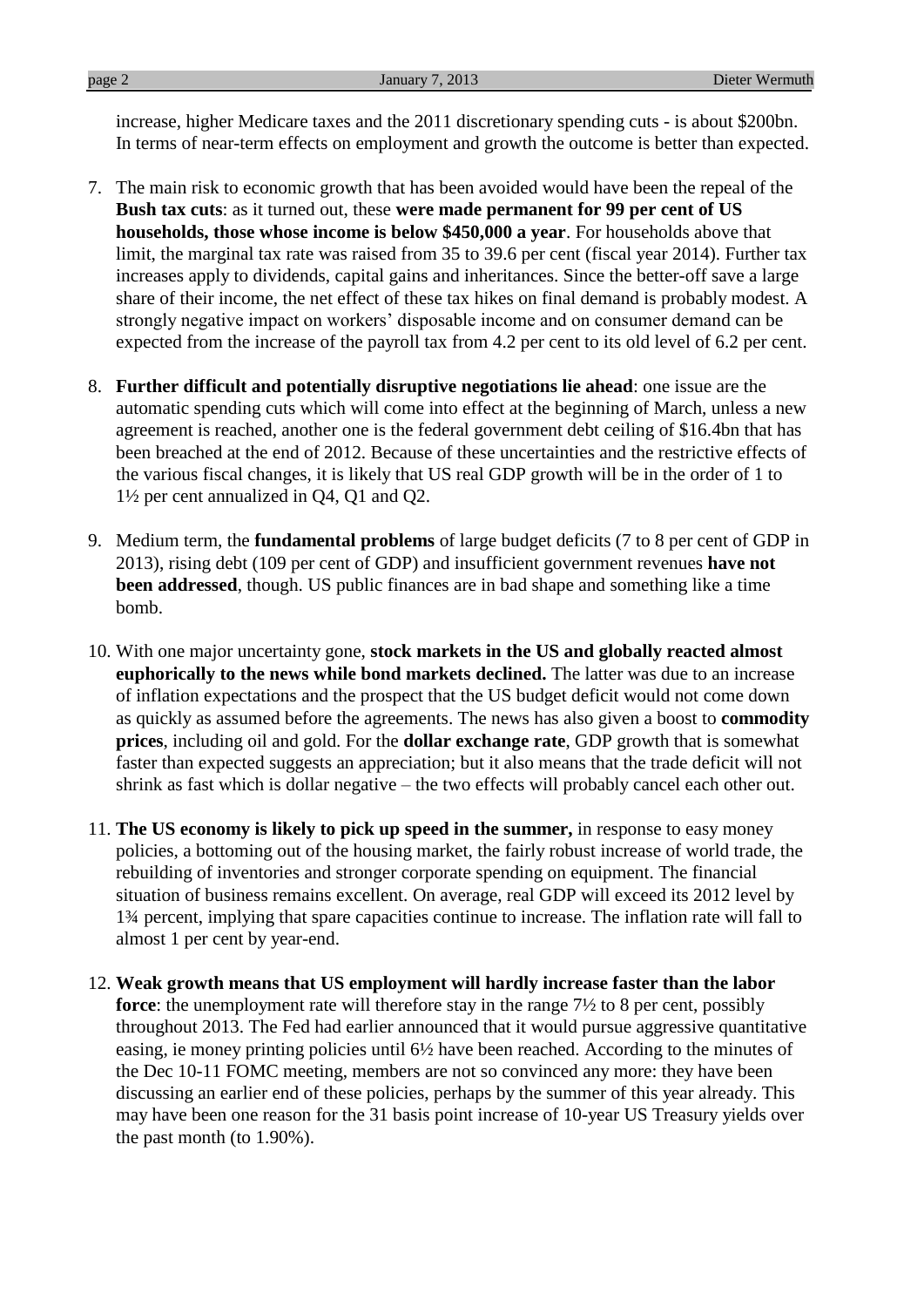- 13. In any case, at 134.02m in December, **the number of jobs (nonfarm payrolls) was still 2.9 per cent lower than in November 2007, the all-time high, more than five years ago.** For comparison: Germany's total employment in November has been 2.8 per cent higher (!) than the previous cyclical and all-time high of February 2009. The US economy does not create enough jobs yet and continues to depend on life support from the Fed. But this can only be a sort of band-aid – the real problems run deeper.
- 14. **US wage growth will remain subdued and hardly exceed consumer price inflation.** In December, average hourly earnings of employees in the private sector were only 2.1 per cent higher than one year ago (Nov. CPI: 1.8% y/y). The ongoing intensification of the international division of labor, a result of lower costs of transportation and information as well as generally low trade barriers, is creating something like a single global labor market where marginal workers in emerging economies increasingly determine marginal wages in the rich world, ie the wages of unskilled workers. Given the large international discrepancies in per capita incomes, the process has obviously some time to run - unless trade barriers go up again. **This means that the US income distribution before taxes and transfers continues to shift in favor of capital and skilled and protected jobs.**

#### **euro area makes progress towards a banking union**

- 15. This is, of course, not just an American phenomenon. **Downward pressure on real wages will persist in all industrial countries, especially in Western Europe where spare capacities are even larger than in the US. Unemployment in the euro area is heading toward 12 per cent.** From a financial investor's perspective this suggests that money will mostly be made by shifting funds into equities, especially of firms with a highly-qualified labor force that are doing well in the international market place (lightly regulated and dividend-paying domestic monopolies are an alternative). To be sure, quality bonds will remain well supported by low inflation expectations and near-zero money market rates, but the long period where they have outperformed most rich-country stock markets is coming to an end.
- 16. **As to Western Europe – what are the chances that the euro crisis can be overcome this year?** The crisis has forced almost all governments to pursue pro-cyclical fiscal policies. Given the comparatively large share of government spending in total demand – almost 50 per cent of GDP, compared to America's 40 per cent -, the effects of these policies on GDP growth have been significant, and they have, not surprisingly, depressed business expectations and thus capital spending and job creation.
- 17. **After shrinking by about one half per cent year-on-year in 2012, the euro area's GDP may well shrink again in 2013.** The ECB has just published its new staff projections, according to which the mid-point of the forecast range is -0.3 per cent y/y. Only three months ago the forecast had been +0.5 per cent. The gloom has deepened. All components of domestic demand are expected to decrease, from about 0.5 per cent for private and government consumption to 2.6 per cent for gross fixed capital formation. Foreign trade provides the only relief in an otherwise extremely bleak picture.
- 18. The forecast may be somewhat biased because the ECB has to justify its loose policies, especially to a skeptical German public. Other institutions are slightly more upbeat, but their forecasts have recently been close to zero as well. It means that the euro area is now entering its second year of recession. **Output gaps are not only wide, they are widening, and**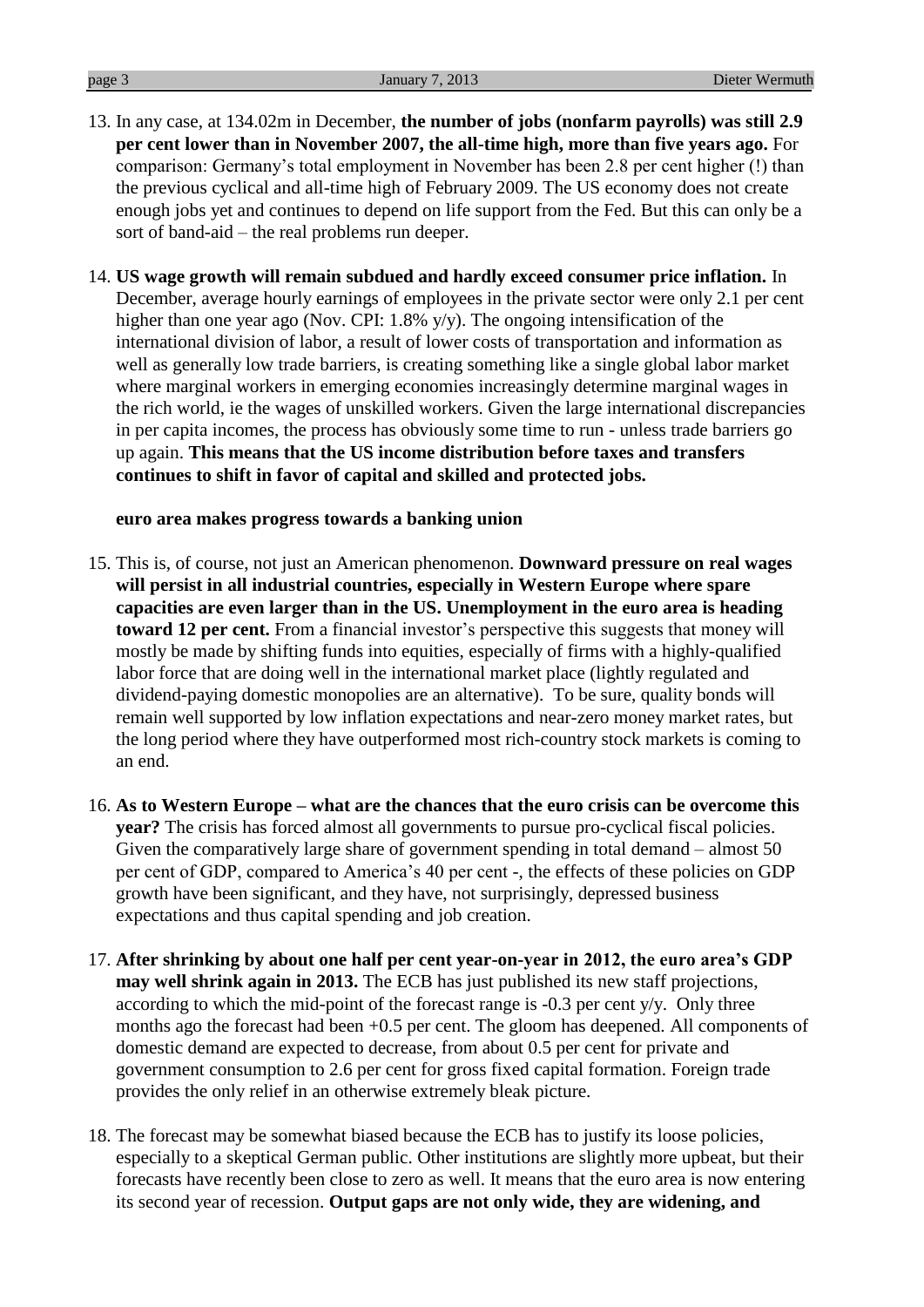**unemployment has reached dangerous levels. The income distribution is becoming ever more uneven** in the process. Across the region, it is moving up quickly on the political agenda. Meanwhile, year-on-year consumer price inflation is generally expected to average between 1.6 and 1.9 per cent in 2013 and thus to be on target or somewhat below. Inflation is not an issue. In 2014 it will be lower still.

- 19. The night is always darkest just before dawn. Assets of crisis countries such as Italy, Spain, Portugal, Greece and Ireland could be the positive surprises of the year. I have the impression that the recession has finally begun to force the hand of policy makers. The public is fed up with the never-ending euro crisis and demands decisive action. **The process that leads to a genuine banking union has suddenly gained momentum.** There is now a fair chance that the loop where bank failures and bail-outs led to ever rising government deficits and borrowing costs – and to more pro-cyclical fiscal policies – will be cut. The idea that bank risk and sovereign risk must be addressed separately is now generally accepted.
- 20. **A new banking supervisory authority attached to the ECB, but with a separate staff and an independent steering committee, is now being established and should be fully operational by year-end 2013.** It is called the Single Supervisory Mechanism (SSM). About 80 per cent of the area's bank assets will be under its control, but it will probably have a say over the rest as well; this has yet to be worked out.
- 21. **This is a big step forward. I am convinced that others must and will follow, especially in the case of new banking crises. The longer the recession lasts the likelier this gets.** Should the SSM one day declare that a systemically important bank must be recapitalized, because it cannot survive on its own, the question has to be answered where the funds should come from. This is particularly relevant if the bank's headquarters are in a country that is already highly indebted and must pay interest rates that exceed, perhaps by a large margin, the growth rate of its nominal GDP. This applies to all crisis countries. Put differently, it does not make sense to have a central or supra-national supervisory authority while relying on national governments to bear the costs of its decisions.
- 22. Once the European Parliament has approved the December 13 compromise about the SSM which is likely - **the discussion will focus on creating and organizing a single bank resolution authority that is charged with the direct recapitalization and winding-down of weak banks, and what the role of the ESM, the European Stability Mechanism should be.** Discussions will be very difficult because potentially large sums of money are involved, as well as a further transfer of national sovereignty to a common institution. Not much will be agreed before the German election next fall. But policy makers are asked to submit a "Recovery and Resolution Directive" and a "Deposit Guarantee Scheme Directive" by next June.
- 23. In the meantime**, the ECB "will do whatever it takes" to provide liquidity and stabilize the euro. This, of course, raises a moral hazard issue:** if countries come to rely too much on the unlimited financial fire power of the ECB, they may let up in their efforts to reform their economies and to bring down budget deficits. Germans in particular are afraid of a mutualization of government and bank debt through the back door. In its recent Financial Stability Review the ECB has expressed such worries as well. So far, the numbers do not suggest that deficit reduction is not a top priority any longer. In all peripheral countries that are, or may be, candidates for financial support from the ESM or some other common source,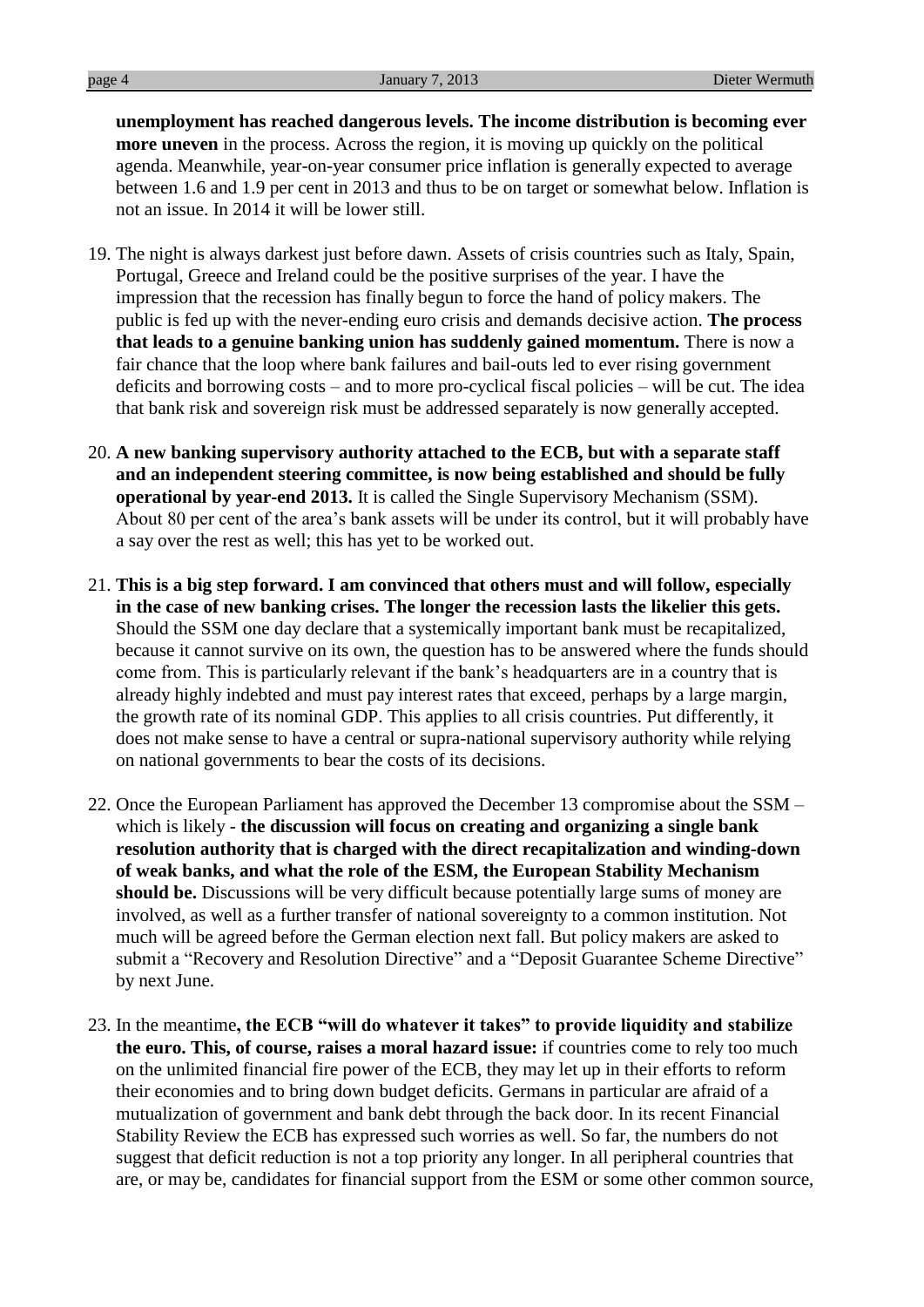deficits are on the way down, in spite of dire economic conditions. They all try to solve their debt problems on their own, including Greece.

- 24. I am obviously painting a rather upbeat picture here. I also have a home bias. The main idea is that **giving up the euro is extremely expensive, certainly more expensive than the cost of supporting struggling banks and sovereigns**. At the same time, muddling through is becoming less and less of an alternative. The house is burning.
- 25. If I am right, **euro area bond spreads will narrow some more**. In spite of the risk of a second bailout, even Greek bonds have some upside potential left (10.97% for the 10-years), but less risky Portuguese (6.16%), Spanish (5.05%) and Italian (4.30%) bonds will also perform well. German bonds are the losers in this process. On average, euro area bond yields continue to be on the way down: inflation rates are falling, the recession will drag on for a while, and government budget deficits are shrinking.
- 26. A similar **adjustment of relative prices can be expected on euro area stock markets**. Spanish, Italian and probably French stocks should outperform German stocks (which had gained no less than 29% last year). Banks may well be the stars of the season as the likelihood increases that no systemically important bank will be allowed to go under. Moreover, the Basel committee has just recommended to reduce, compared to initial plans, the liquidity coverage ratios which force them to hold cash and easy-to-sell assets to withstand a 30-days funds outflow. This will boost their profitability. Price-to-book ratios are frequently at 0.5 or below, and price-to-earnings ratios are reasonable.

#### **Japan tries to reflate**

- 27. The euro area banking union will be one **game changer this year, another one will probably be the reflation of the Japanese economy.** The yen is in a free fall: at the strongest point last summer, 94 yen bought one euro, today the price has increased to 114.1! So far, neither the Europeans, nor the Americans, nor the Chinese have objected strongly against this competitive devaluation. It will probably continue.
- 28. Meanwhile, 10-year bond yields have risen from 0.68% to 0.82% over the past month and could rise much more if the new government and the Bank of Japan succeed in bringing back inflation. Note that gross general government debt is approaching 250 per cent of GDP this year, that the budget deficit will be about 9 per cent of GDP, and that the current account surplus has been shrinking fast, from almost 5 per cent of GDP in 2007 to about 1 per cent this year**. A Japanese bond market crash has unsuccessfully been predicted several times in the past. It could finally happen.**
- 29. This would then be **the time to shift into Japanese exporters** who are becoming very competitive internationally. The Nikkei stock market index trades at 10,599 and thus only at a little more than a quarter of the level it had reached at the end of 1989. At the receiving end of the reflation efforts will probably be the banks and the insurers with large holdings of Japanese government debt.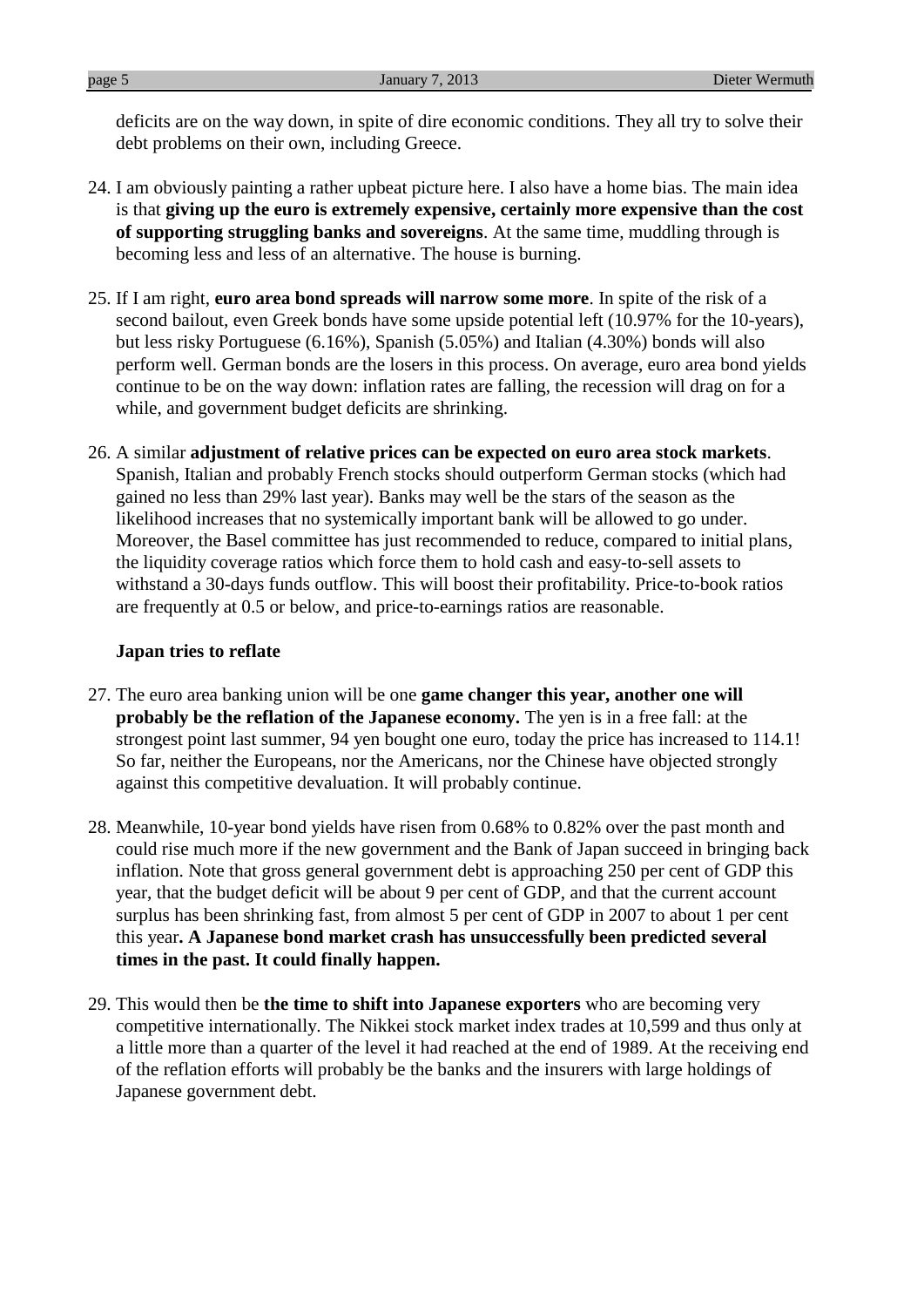#### **emerging economies continue to grow fast**

- 30. **Emerging economies continue to steam ahead and remain the growth engine of the world economy.** Most of them are in good shape financially: contrary to common sense and economic theory they are net exporters of capital to the rich countries. They can therefore afford to pursue expansionary policies. J.P.Morgan predicts that their combined GDP will increase by 5.1 per cent year-on-year in 2013 (after 4.6 per cent in 2012), compared to a meager 1.0 per cent for the developed markets (using actual exchange rates).
- 31. **The catching-up process can actually run for many years to come because average percapita incomes are still only at 18 per cent of OECD levels**. Investors should bet on companies which are doing well in this part of the world – such as scores of German, American, Japanese and Korean exporters – or, if they can control the risks, put their money directly into emerging stock markets. The combination of cheap, plentiful and often skilled labor with modern technology produces extraordinary growth rates.
- 32. For a while, **the future of the Chinese economy has been a big worry. No more**. Real GDP growth which had "declined" to around 7 per cent annualized at the middle of last year, is generally expected to be in the order of 8 per cent in 2013 while nominal GDP will be up by about 11 per cent year-on-year and reach  $\epsilon$ 6,250bn (US:  $\epsilon$ 12,300bn, euro area:  $\epsilon$ 9,600bn). In absolute euro terms, China's 2013 addition to nominal GDP is larger than the GDP increase of the US and the euro area combined. Industrial production is running at 10.1 per cent year-on-year. China's demand is by far the most important determinant of commodity prices – and has been a major reason why German exports are doing so well.
- 33. **The Chinese leadership is trying to wean the economy from its reliance on exports.** The exchange rate has been kept stable for more than one year now in order to protect the country's international price competitiveness, but exports are struggling nevertheless, especially those to the US and Europe where tight fiscal policies are retarding growth.
- 34. **China's real policy rates are deeply negative, and total credit growth is in the order of 20 per cent.** Both the savings and investment ratios are in excess of 40 per cent, which is a very solid base for further strong long-term growth. Given that consumer price inflation is presently only 2.0 per cent year-on-year, annual retail sales growth of 14.9 per cent and fixed asset investments of plus 20.7 per cent in November are signs that the transition is working: the domestic economy is successfully picking up the slack left by sluggish foreign trade. The **main risk** at this point seems to be the ongoing reduction of the duration of corporate and local government borrowing, and the rise in shadow banking. Lenders are getting risk averse, it seems.
- 35. **As to the rest of the emerging world, the picture is generally less rosy.** The weakness of demand in rich countries is leaving its skid marks, and the switch from export to domestic demand is generally not as easy as in China. **Especially central and eastern European countries are suffering** from the euro area recession next door. Excluding Russia (real GDP  $y/y: +3.0$  per cent) and booming Turkey  $(+3.9)$ , the region will expand by somewhat less than 2 per cent. Even Poland, the most resilient country of the group so far, seems to be slowing to a disappointing rate of only 1.5 per cent.